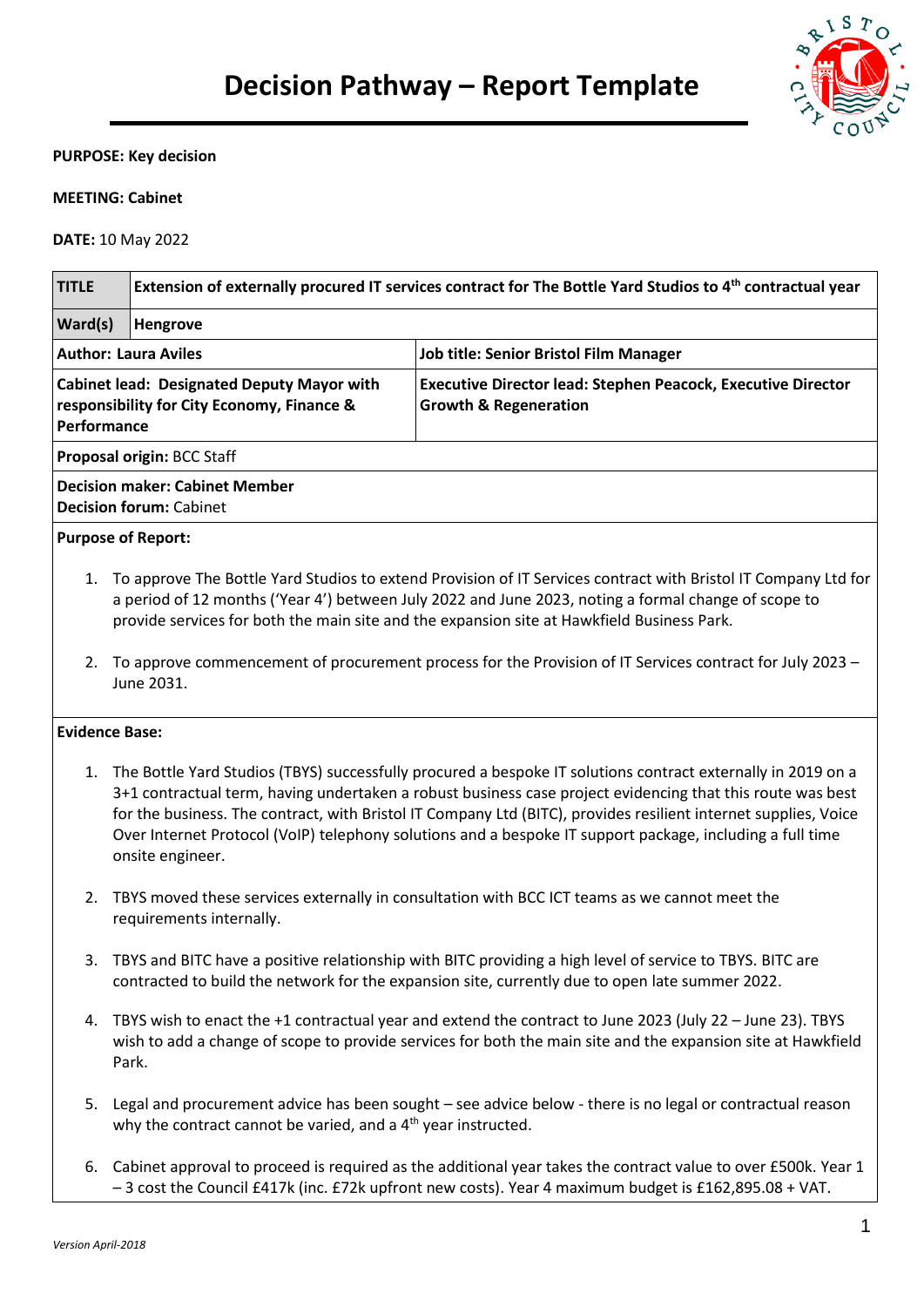7. The Bottle Yard Studios intend to re-tender the IT services contract in 2022/23 financial year for period 2023 - 2031. Cabinet approval to proceed with the commencement of re-procurement is also sought.

## **Cabinet Member / Officer Recommendations:**

That Cabinet:

- 1. Authorises the Executive Director for Growth & Regeneration in consultation with the Deputy Mayor– Finance, Governance and Performance to extend the Provision of IT Services contract with Bristol IT Company Ltd for a period of 12 months from July 2022 - June 2023 at a cost of £163k + VAT with a change of scope to provide services for both the main site and the expansion site at Hawkfield Business Park.
- 2. Authorise the Executive Director for Growth & Regeneration in consultation with the Deputy Mayor -Finance, Governance and Performance to take all steps required to procure and award the TBYS Provision of IT Services contract (including any individual contracts over £500k) from July 2023 with a contract term of 5+2+1 years at a cost of up to £1.4m in-line with the procurement routes and maximum budget envelope outlined in this report.

## **Corporate Strategy alignment:**

- 1. Links to Council building blocks:
- 3. Development and delivery by working in partnership to deliver quality services
- 4. Environmental sustainability by using the procurement process to maximise our positive environmental impacts and mitigate negative ones
- 5. World Class Employment by ensuring our partner offers the highest levels and standards of employment providing Real Living Wage as standard and ensure the workforce reflects the population
- 2. Links to Council themes:
- Effective Development Organisation:
	- One Council making it easier to get things done as 'One Council'
	- Good governance make sure we are financially competent and resilient, offering good value for money
- Economy & Skills:
	- TBYS is a key strand of the Council's economic growth work with a focus on building inclusive and resilient communities in South Bristol through its skills agenda.
	- TBYS is a key contributor to the Council's Economic Recovery Plan.

# **City Benefits:**

- 1. Maintains business continuity at The Bottle Yard Studios during a year of significant change and business expansion.
- 2. The extension of the BITC contract will enable the build of the expansion site IT network, with continuity of knowledge and services between the two sites.
- 3. The ability to maintain business operations enables TBYS to meet financial targets laid out in the expansion full business case.
- 4. Enables TBYS to offer essential services such as furnished offices and bespoke IT and telephony services to clients.
- 5. Enables smooth opening of expansion site and delivery of bespoke IT solutions in line with client requirements.
- 6. Ability to monetise bandwidth and telephony rental and maximise those recharge revenue streams to clients.
- 7. Maintains a high profile contract with a local SME company, aligning with Council social value policies. This contract includes employment of 1 FTE onsite engineer at TBYS as well as remote out of hours IT support resource locally.
- 8. Enables sufficient time for TBYS, with support from procurement colleagues, to re-tender the contract in late 2022 / early 2023.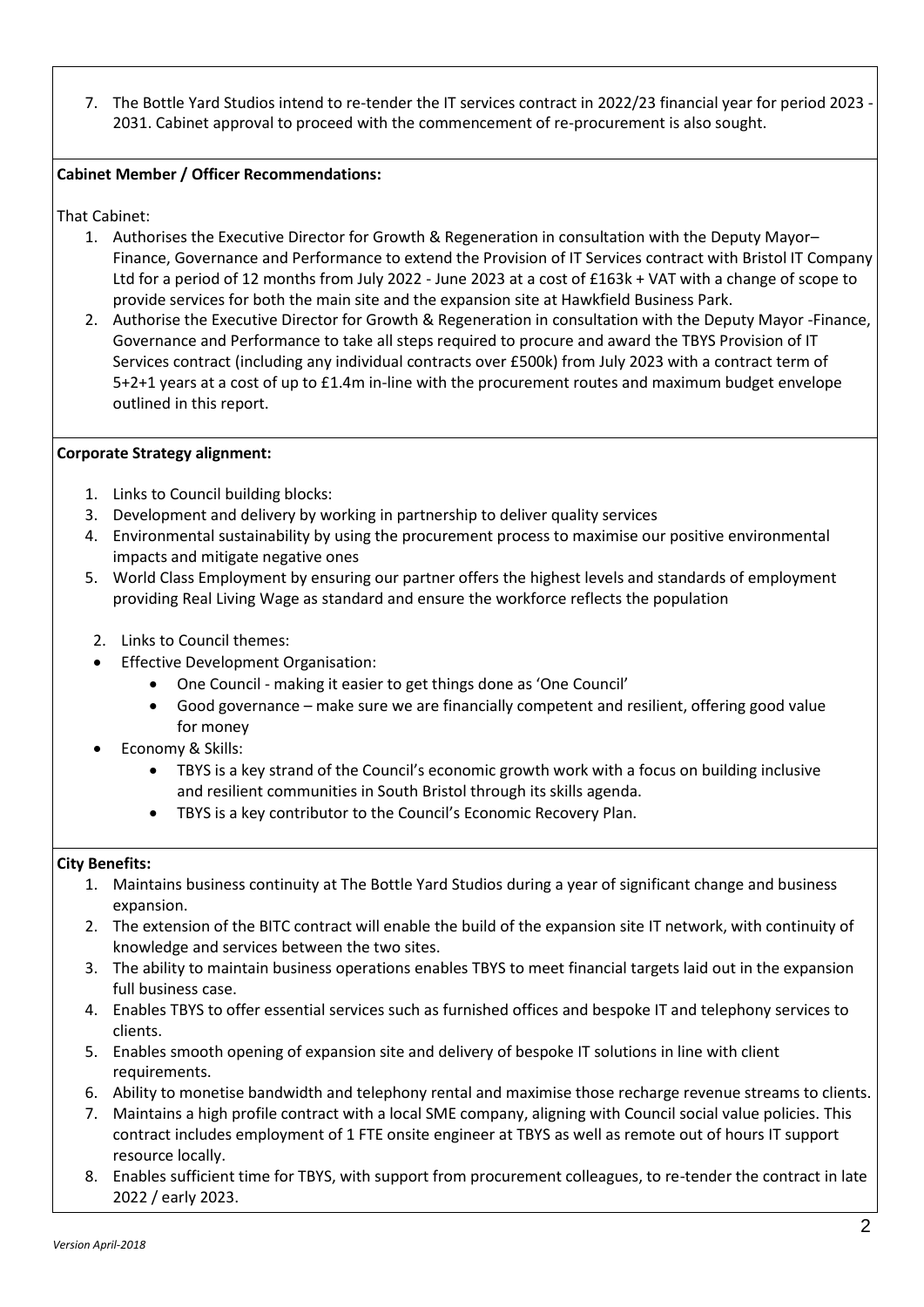9. Extended re-tendered contract term will provide TBYS with a period of stability and financial security until 2031 which is when the expansion site WECA repayment commitments end.

## **Consultation Details:**

- 1. Engagement and advice from BCC procurement and legal colleagues
- 2. C&CI SLT sign off Jon Finch approval to progress to DMT
- 3. Growth & Regeneration DMT sign off John Smith approval to progress to EDM
- 4. BITC have been engaged and year 4 contractual quotation obtained should extension of contract be awarded.

## **Background Documents:**

1. Appendix A

| <b>Revenue Cost</b>      | £163k + VAT              | <b>Source of Revenue Funding</b> | Bottle Yard Studios               |
|--------------------------|--------------------------|----------------------------------|-----------------------------------|
| <b>Capital Cost</b>      | £0                       | Source of Capital Funding        | IN/A                              |
| One off cost $\boxtimes$ | Ongoing cost $\boxtimes$ | Saving Proposal $\Box$           | Income generation proposal $\Box$ |

### **Required information to be completed by Financial/Legal/ICT/ HR partners:**

- 1. **Finance Advice:** The report seeks cabinet approval to extend the existing contract for an additional year under the current contractual arrangements.
- 2. This will take the total cost of the current contract to a value of £580k and therefore the approval of Cabinet is required under the council's finance rules.
- 3. The cost of the additional year is for a maximum of £163k. This cost can be funded from the proposed 22/23 budget for these services.
- 4. The report further seeks cabinet approval to commence procurement for a new contract for potentially 8 years from 2023 and potentially costing a total of £1.4m over this period.

The cost of the new contract must be contained within the net budget (cash limit) for this service.

**Finance Business Partner:** Kayode Olagundoye, Interim Finance Business Partner, Growth & Regeneration, 3 March 2022

**2. Legal Advice:** The extension of the contract for one year is provided for the in the contract. The procurement process for the new contract must be conducted in line with the 2015 Procurement Regulations and the Councils own procurement rules. Legal services will advise and assist officers with regard to the conduct of the procurement process and the resulting contractual arrangements. Any contract specification should include the ability to be novated should TBYS governance alter at all during the contract term.

**Legal Team Leader:** Husinara Jones, Team Leader/Solicitor, 19 April 2022

### **3. Implications on IT:**

There are no additional implications on IT in regards to this activity.

With our current network infrastructure BCC IT is not best placed to offer connectivity that would support the service offered by the Bottle Yard. As such, at this time we are happy that outsourcing is the most appropriate route to enable the Bottle Yard to function in the most effective way. When our core network has been upgraded IT would be interested in reviewing this prior to renewal of future outsourcing agreements from 2031 onwards.

IT are comfortable that the arrangements in place for the Bottle Yard do not jeopardise our core networks integrity and liaise with the team on a regular basis to ensure this.

**IT Team Leader:** Gavin Arbuckle, Head of Service Improvement and Performance, 21 March 2022